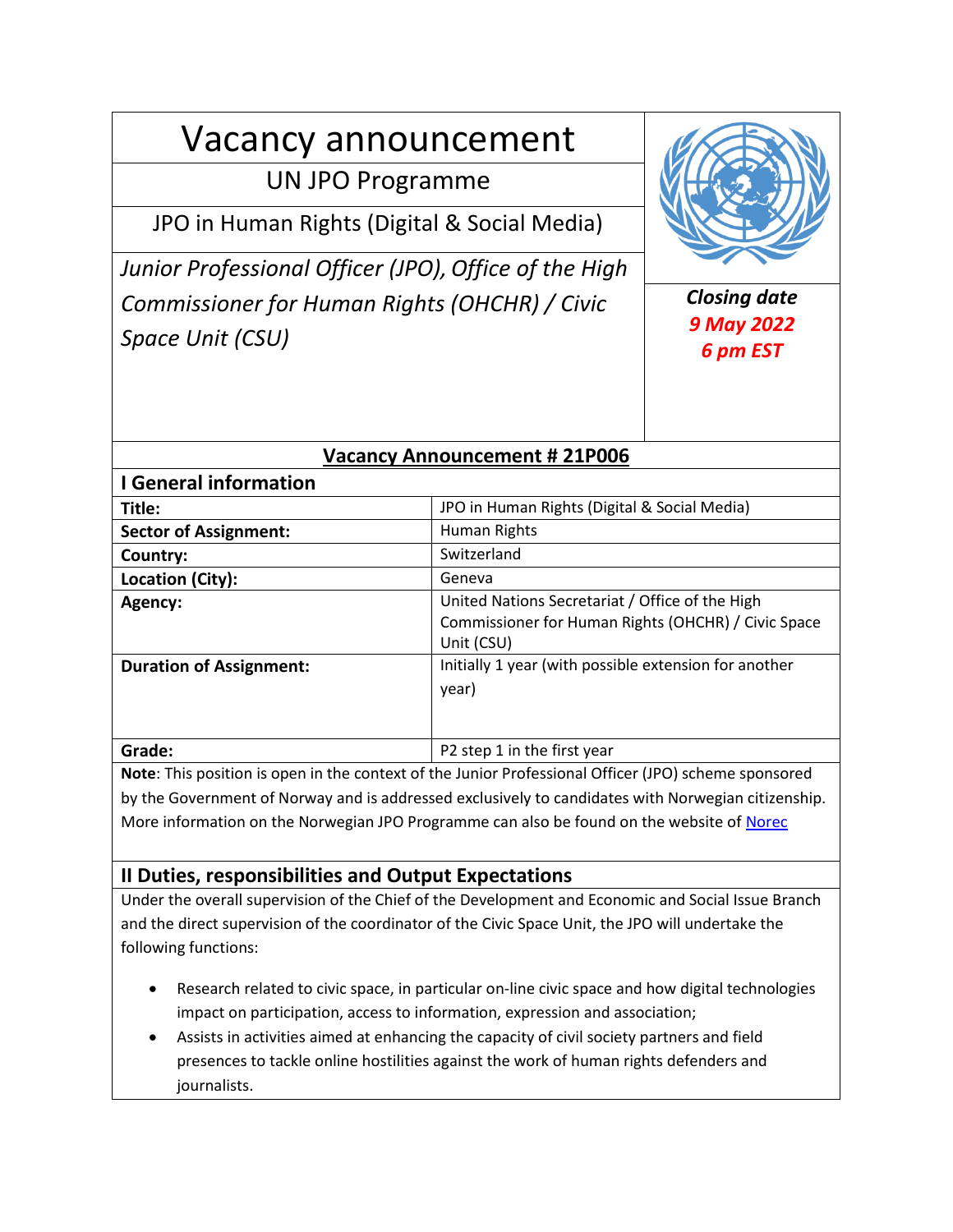- Research the impact of emerging regulations of online communications for the work of human rights defenders, journalists and other civic space actors.
- Support cooperation with different stakeholders to render protection of human rights defenders more effective (states, civil society, business, experts) and integration of online dimensions into these initiatives.
- Support the establishment of stable communication channels between HRDs and other civic space actors and social media platforms, including attention to risks faced online and the implementation of restrictions to privacy and expression.
- Support efforts to ensure more systematic attention to the impact of the digital divide and of network shutdowns in development cooperation initiatives.
- Support coordination with independent human rights mechanisms, including relevant UN Special Procedures mandate holders;
- Any other civic space activities requested by the coordinator of the Unit.

## **III Training component: Learning elements and expectations**

On completion of the assignment, the JPO will have/be able to understand key risks and opportunities emerging for civil society actors with the increased reliance on digital technologies. In particular, the JPO will develop a critical understanding of the need to integrate attention to online risks in protection efforts, of the multiple challenges arising to efforts to regulate online spaces and of the strategic need for increased dialogue between civil society actors, technology companies and Governments. More specifically, the JPO will be able to:

- Produce concise reader-friendly documents.
- Analyze reports and legal instruments
- Interact with different stakeholders with a view to devising and implementing strategies.
- Network around specific issues, such as how to communicate effectively on civic space.
- Organize substantive multi-stakeholder discussions, including involving civil society/media, business.
- Make public presentations on thematic issues relevant to civic space.

## **IV Supervision**

#### **Title of Supervisor:**

Coordinator, Civic Space Unit

**Content and methodology of supervision:** Establishment of a Work Plan: During the first month of the assignment, the Junior Professional Officer (JPO) will work jointly with his/her direct supervisor to finalize an agreed upon work plan. The final work plan will be discussed and mutually agreed to by the JPO and his/her supervisor.

**Evaluation:** The United Nations Performance Evaluation System (e-performance) will serve as a primary platform to evaluate of the JPO's performance.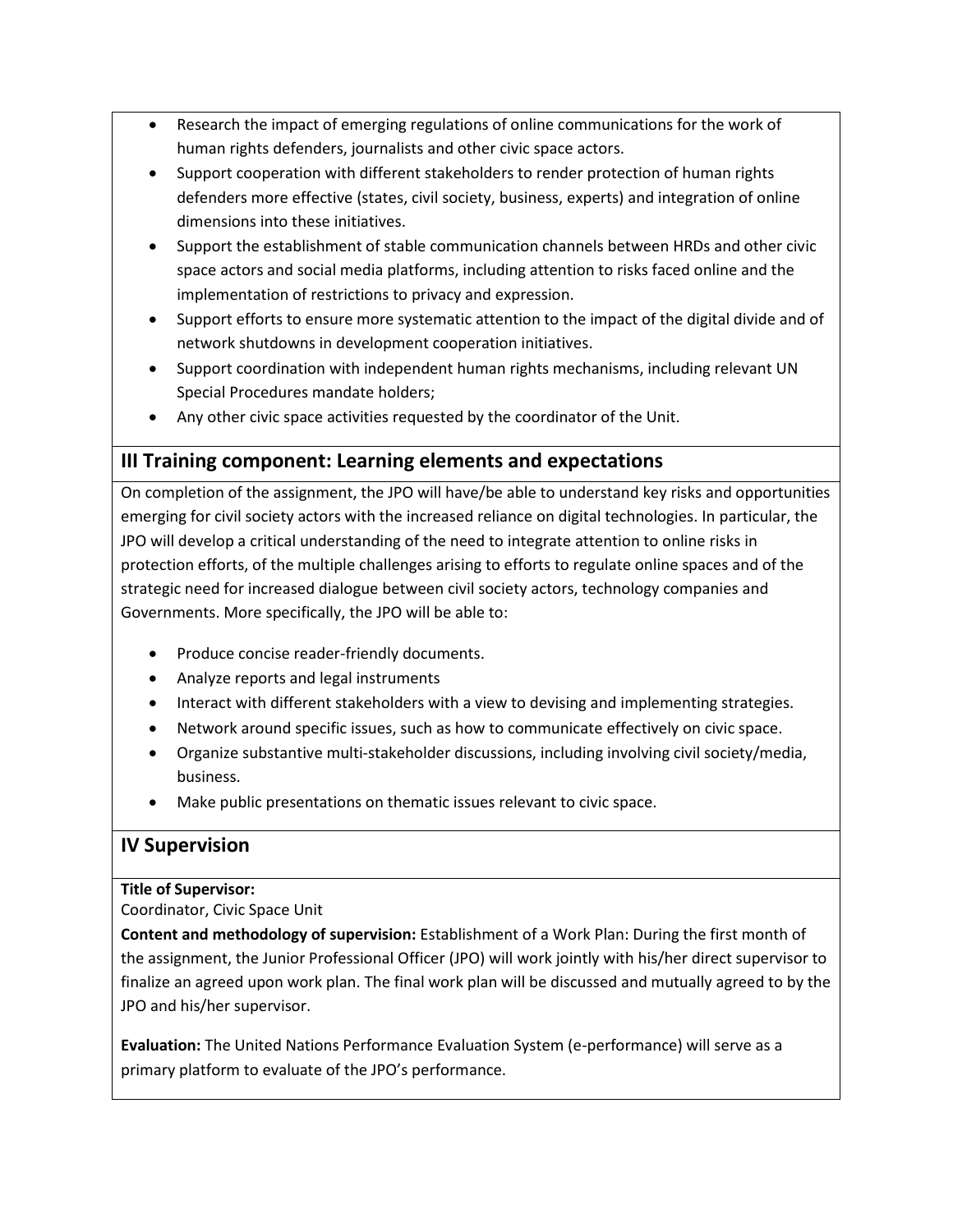## **V Required Qualifications and Experience**

#### **Education:**

Advanced university degree in any one of the following fields: law, political science, international relations, sustainable development. A first-level university degree in combination with additional qualifying experience may be accepted in lieu of the advanced university degree.

#### **Working experience (incl. internships and volunteering):**

Minimum two years experience in relevant fields. Experience working in NGOs, social movements, on media freedoms (including on-line) or the tech and human rights field would be an advantage.

#### **Other skills:**

Having used social media for advocacy and mobilization would be an advantage.

#### **Languages:**

English and French are the working languages of the United Nations Secretariat. For the post advertised, fluency in spoken and written English is a requirement. Knowledge of another UN language would be an advantage.

#### **UN competencies:**

**PROFESSIONALISM:** Shows pride in work and in achievements; Demonstrates professional competence and mastery of subject matter; Is conscientious and efficient in meeting commitments, observing deadlines and achieving results; Is motivated by professional rather than personal concerns; Shows persistence when faced with difficult problems or challenges; Remains calm in stressful situations

**COMMUNICATION:** Speaks and writes clearly and effectively; Listens to others, correctly interprets messages from others and responds appropriately; Asks questions to clarify, and exhibits interest in having two-way communication; Tailors language, tone, style and format to match the audience; Demonstrates openness in sharing information and keeping people informed

**TEAMWORK:** Works collaboratively with colleagues to achieve organizational goals; Solicits input by genuinely valuing others' ideas and expertise; is willing to learn from others; Places team agenda before personal agenda; Supports and acts in accordance with final group decision, even when such decisions may not entirely reflect own position; Shares credit for team accomplishments and accepts joint responsibility for team shortcomings

**PLANNING & ORGANIZING:** Develops clear goals that are consistent with agreed strategies; Identifies priority activities and assignments; adjusts priorities as required; Allocates appropriate amount of time and resources for completing work; Foresees risks and allows for contingencies when planning; Monitors and adjusts plans and actions as necessary; Uses time efficiently